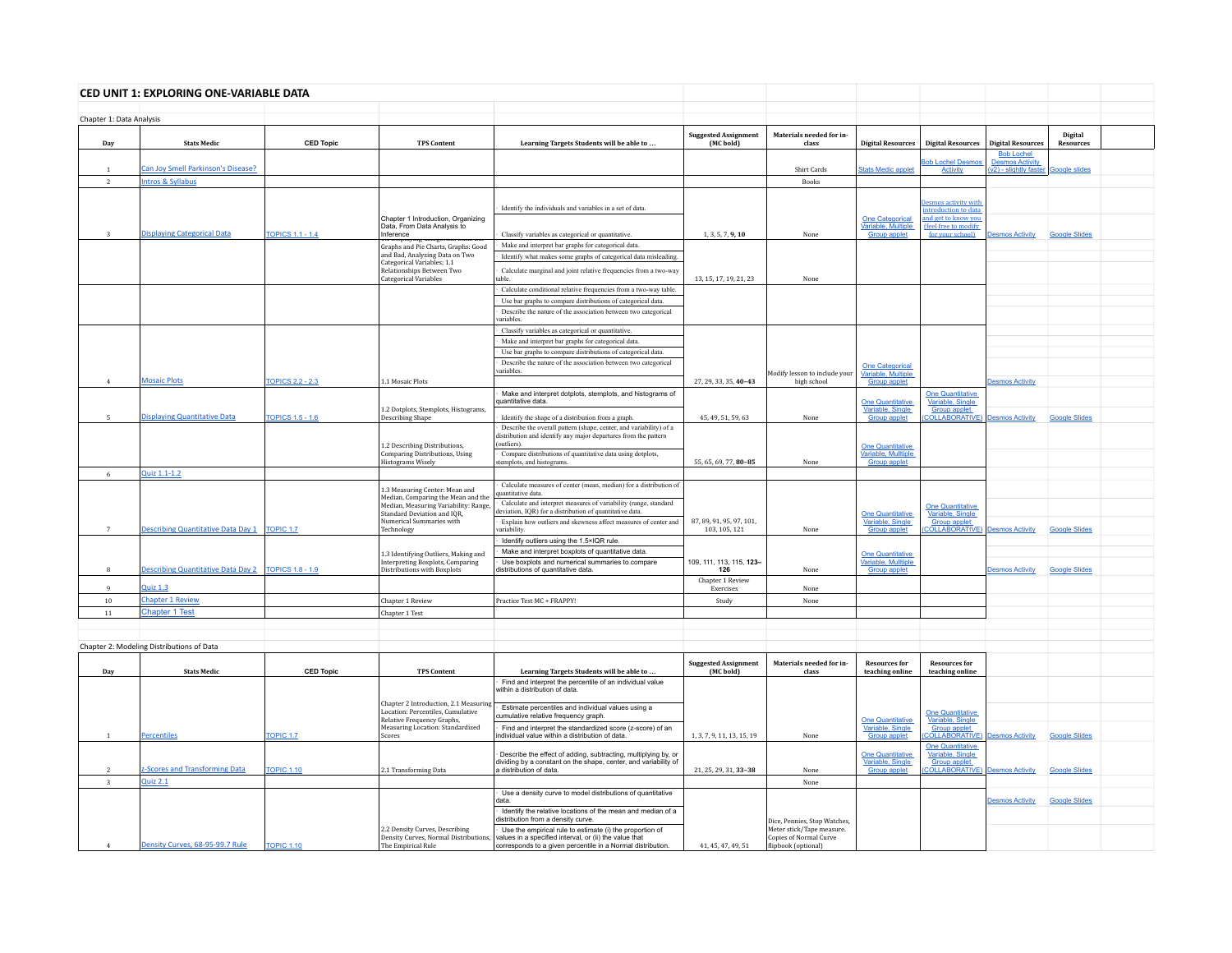|                                         |                   | 2.2 Finding Areas in a Normal                                | Find the proportion of values in a specified interval in a<br>Normal distribution using Table A or technology. |                                  |                                                     |                                                                    |                        |                      |  |
|-----------------------------------------|-------------------|--------------------------------------------------------------|----------------------------------------------------------------------------------------------------------------|----------------------------------|-----------------------------------------------------|--------------------------------------------------------------------|------------------------|----------------------|--|
| <b>Normal Distribution Calculations</b> | <b>TOPIC 1.10</b> | Distribution, Working Backward:<br>Finding Values from Areas | Find the value that corresponds to a given percentile in a<br>Normal distribution using Table A or technology. | 53, 55, 57, 59, 61, 63           | Table A or technology                               | <b>Normal Density</b><br><b>Curve applet</b>                       | <b>Desmos Activity</b> | <b>Google Slides</b> |  |
| <b>Assessing Normality</b>              | <b>TOPIC 1.10</b> | 2.2 Assessing Normality                                      | Determine whether a distribution of data is approximately<br>Normal from graphical and numerical evidence.     | 73, 75, 77, 79, 81, 85-90 names. | Optional worskeet to be<br>modified to include your | <b>One Quantitative</b><br>Variable, Single<br><b>Group applet</b> | <b>Desmos Activity</b> |                      |  |
| Quiz 2.2                                |                   |                                                              |                                                                                                                | Chapter 2 Review<br>Exercises    | None                                                |                                                                    |                        |                      |  |
| <b>Chapter 2 Review</b>                 |                   | Chapter 2 Review/FRAPPY!                                     |                                                                                                                | Study                            | None                                                |                                                                    |                        |                      |  |
| <b>Chapter 2 Test</b>                   |                   | Chapter 2 Test                                               |                                                                                                                |                                  |                                                     |                                                                    |                        |                      |  |
|                                         |                   |                                                              |                                                                                                                |                                  |                                                     |                                                                    |                        |                      |  |
|                                         |                   |                                                              |                                                                                                                |                                  |                                                     |                                                                    |                        |                      |  |
|                                         |                   |                                                              |                                                                                                                |                                  |                                                     |                                                                    |                        |                      |  |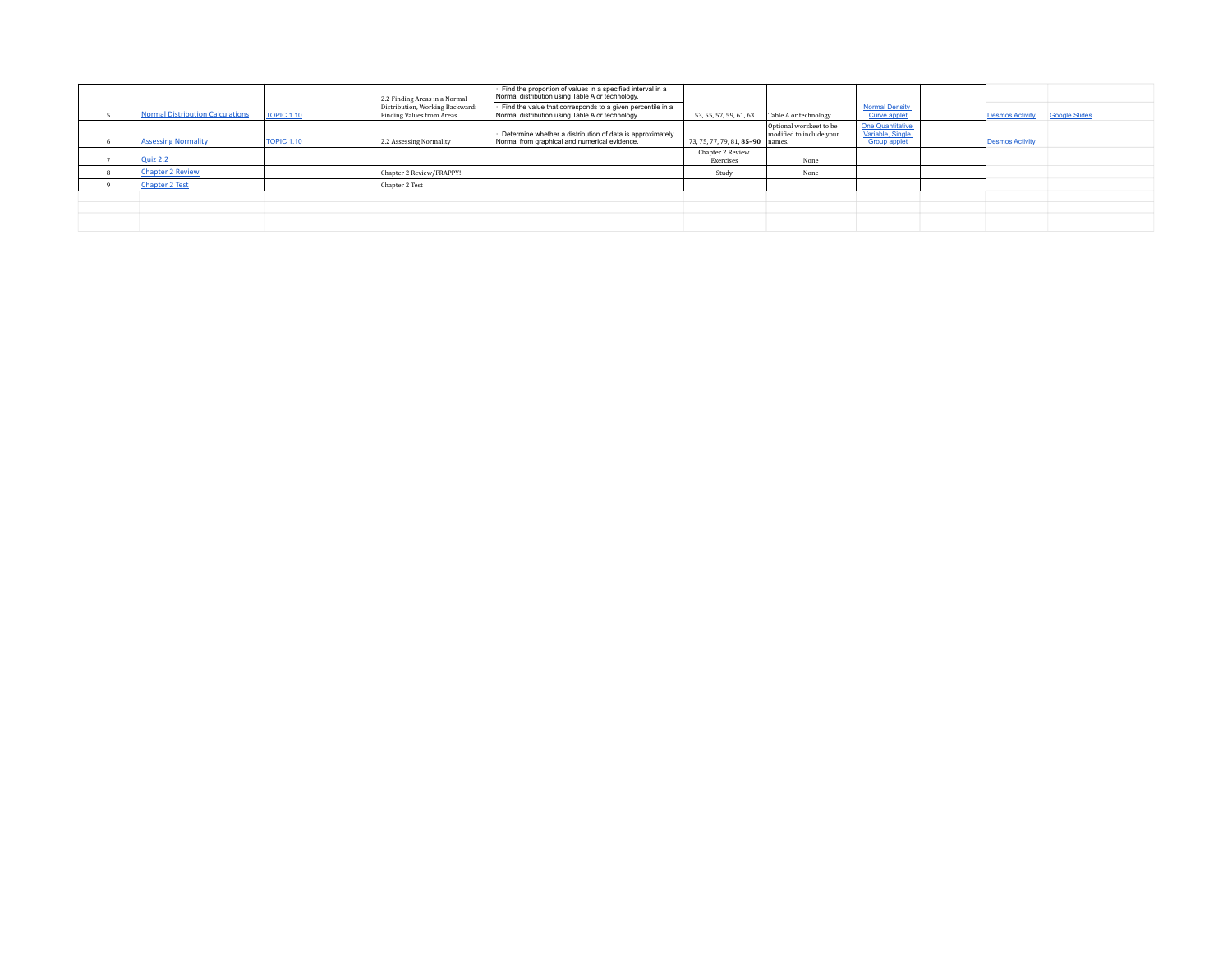|                | CED UNIT 2: EXPLORING TWO-VARIABLE DATA                        |                        |                                                                                                                                |                                                                                                                                                                                                         |                                          |                                   |                                                    |                                                                                                     |                                      |                 |
|----------------|----------------------------------------------------------------|------------------------|--------------------------------------------------------------------------------------------------------------------------------|---------------------------------------------------------------------------------------------------------------------------------------------------------------------------------------------------------|------------------------------------------|-----------------------------------|----------------------------------------------------|-----------------------------------------------------------------------------------------------------|--------------------------------------|-----------------|
|                | Chapter 3: Describing Relationships                            |                        |                                                                                                                                |                                                                                                                                                                                                         |                                          |                                   |                                                    |                                                                                                     |                                      |                 |
| Day            | <b>Stats Medic</b>                                             | <b>CED Topic</b>       | <b>TPS Content</b>                                                                                                             | Learning Targets Students will be able to                                                                                                                                                               | <b>Suggested Assignment</b><br>(MC bold) | Materials needed for in-<br>class | <b>Digital Resources</b>                           | <b>Digital Resources</b>                                                                            |                                      |                 |
|                |                                                                |                        |                                                                                                                                | Distinguish between explanatory and response variables<br>for quantitative data.                                                                                                                        |                                          |                                   |                                                    |                                                                                                     |                                      |                 |
|                |                                                                |                        | Chapter 3 Introduction, 3.1<br><b>Explanatory and Response Variables</b>                                                       | Make a scatterplot to display the relationship between two<br>quantitative variables.                                                                                                                   |                                          |                                   |                                                    | <b>Two Quantitatibve</b>                                                                            |                                      |                 |
| $\overline{1}$ | <b>Scatterplots</b>                                            | <b>TOPIC 2.4</b>       | Displaying Relationships:<br>Scatterplots, Describing a Scatterplot                                                            | Describe the direction, form, and strength of a relationship<br>displayed in a scatterplot and identify unusual features.                                                                               | 1, 3, 5, 9, 11                           | Barbies, Rubber Bands             | <b>Two Quantitative</b><br><b>Variables applet</b> | Variables applet<br><b>COLLABORATIVE)</b>                                                           | Desmos Activity 3 Google Slides      | Leaving Part 1- |
|                |                                                                |                        |                                                                                                                                | Interpret the correlation.                                                                                                                                                                              |                                          |                                   |                                                    |                                                                                                     |                                      |                 |
|                |                                                                |                        | 3.1 Measuring Linear Association:<br>Correlation, Cautions about<br>Correlation, Calculating Correlation,                      | Understand the basic properties of correlation, including<br>how the correlation is influenced by unusual points.                                                                                       |                                          |                                   | Correlation                                        | <b>Spurious</b>                                                                                     |                                      |                 |
| $\overline{2}$ | <b>Correlation</b>                                             | TOPIC 2.5              | Additional Facts about Correlation                                                                                             | Distinguish correlation from causation.                                                                                                                                                                 | 13, 15, 17, 19, 23, 29-34                | None                              | <b>Guessing Game</b>                               | Correlations                                                                                        | <b>Desmos Activity</b>               |                 |
| $\mathbf{R}$   | <b>Quiz 3.1</b>                                                |                        |                                                                                                                                |                                                                                                                                                                                                         |                                          |                                   |                                                    |                                                                                                     |                                      |                 |
|                |                                                                |                        |                                                                                                                                | Make predictions using regression lines, keeping in mind<br>the dangers of extrapolation.                                                                                                               |                                          |                                   |                                                    |                                                                                                     |                                      |                 |
|                | Regression Line, Predictions &                                 |                        |                                                                                                                                | Calculate and interpret a residual.                                                                                                                                                                     |                                          |                                   |                                                    | <b>Two Quantitatibve</b>                                                                            |                                      |                 |
| $\overline{4}$ | <b>Residuals</b>                                               | <b>TOPIC 2.6 - 2.8</b> | 3.2 Prediction, Residuals, Interpreting<br>a Regression Line                                                                   | Interpret the slope and y intercept of a least-squares<br>regression line.                                                                                                                              | 37, 39, 41, 43, 45                       | None                              | <b>Two Quantitative</b><br>Variables applet        | Variables applet<br>(COLLABORATIVE) Desmos Activity                                                 |                                      |                 |
|                |                                                                |                        | 3.2 The Least-Squares Regression                                                                                               | Determine the equation of a least-squares regression line<br>using technology or computer output.                                                                                                       |                                          |                                   |                                                    |                                                                                                     |                                      |                 |
| 5              | <b>Least Squares Regression &amp; Residual</b><br><b>Plots</b> | <b>TOPIC 2.7</b>       | Line. Determining if a Linear Model is<br>Appropriate: Residual Plots                                                          | Construct and interpret residual plots to assess whether a<br>regression model is appropriate.                                                                                                          | 47, 49, 51, 53                           | <b>None</b>                       | <b>Desmos e Tool</b>                               |                                                                                                     | <b>Desmos Activity Google Slides</b> |                 |
|                |                                                                |                        | 3.2 How Well the Line Fits the Data:                                                                                           | Interpret the standard deviation of the residuals and r-sq<br>and use these values to assess how well a least-squares<br>regression line models the relationship between two<br>variables.              |                                          |                                   |                                                    |                                                                                                     |                                      |                 |
| 6              | Standard Deviation of Residuals & r-<br>squared                | <b>TOPIC 2.8</b>       | The Role of s and r2 in Regression,<br><b>Interpreting Computer Regression</b><br>Output                                       | Describe how the least-squares regression line, standard<br>deviation of the residuals, and r-sq are influenced by unusual<br>points.                                                                   | 55, 57, 59, 67                           | None                              | <b>Two Quantitative</b><br><b>Variables applet</b> | <b>Two Quantitatibve</b><br>Variables applet<br><b>COLLABORATIVE) Desmos Activity Google Slides</b> |                                      |                 |
| $\overline{7}$ | <b>Outliers for Scatterplots</b>                               | TOPIC 2.9              | 3.2 Regression to the Mean,<br>Correlation and Regression Wisdom                                                               | Find the slope and y intercept of the least-squares<br>regression line from the means and standard deviations of x<br>and y and their correlation.                                                      | 63, 65, 71-78                            | None                              | <b>Correlation and</b><br><b>Regression applet</b> |                                                                                                     | <b>Desmos Activity</b>               |                 |
| $\mathbf{8}$   | <b>Quiz 3.2</b>                                                |                        |                                                                                                                                |                                                                                                                                                                                                         |                                          |                                   |                                                    |                                                                                                     |                                      |                 |
| $\alpha$       | <b>Transforming Non-linear Data</b>                            | <b>TOPIC 2.9</b>       | 3.3 Transforming with Powers and<br>Roots; Transforming with<br>Logarithms: Power Models                                       | Use transformations involving powers, roots, or logarithms to<br>create a linear model that describes the relationship between<br>two quantitative variables, and use the model to make<br>predictions. | 81, 83, 85, 87                           | None                              | <b>Two Quantitative</b><br><b>Variables applet</b> | <b>Two Quantitatibve</b><br>Variables applet<br>(COLLABORATIVE)                                     |                                      |                 |
| 10             | <b>Choosing the Best Regression</b>                            | TOPIC 2.9              | 3.3 Transforming with Logarithms:<br>Exponential Models: Putting it all<br>Together: Which Transformation<br>Should We Choose? | Determine which of several models does a better job of<br>describing the relationship between two quantitative variables.                                                                               | 89, 91, 93, 95-96                        | Pull back cars                    | <b>Two Quantitative</b><br><b>Variables applet</b> | <b>Two Quantitatibve</b><br>Variables applet<br>(COLLABORATIVE)                                     |                                      |                 |
| 11             | <b>Quiz 3.3</b>                                                |                        |                                                                                                                                |                                                                                                                                                                                                         |                                          | None                              |                                                    |                                                                                                     |                                      |                 |
| 12             | <b>Barbie Bungee Finale</b>                                    |                        |                                                                                                                                |                                                                                                                                                                                                         | Chapter 3 Review<br>Exercises            | None                              |                                                    |                                                                                                     |                                      |                 |
| 13             | <b>Chapter 3 Review</b>                                        |                        | Chapter 3 Review/FRAPPY!                                                                                                       |                                                                                                                                                                                                         | Study                                    |                                   |                                                    |                                                                                                     |                                      |                 |
| 14             | <b>Chapter 3 Test</b>                                          |                        |                                                                                                                                |                                                                                                                                                                                                         |                                          |                                   |                                                    |                                                                                                     |                                      |                 |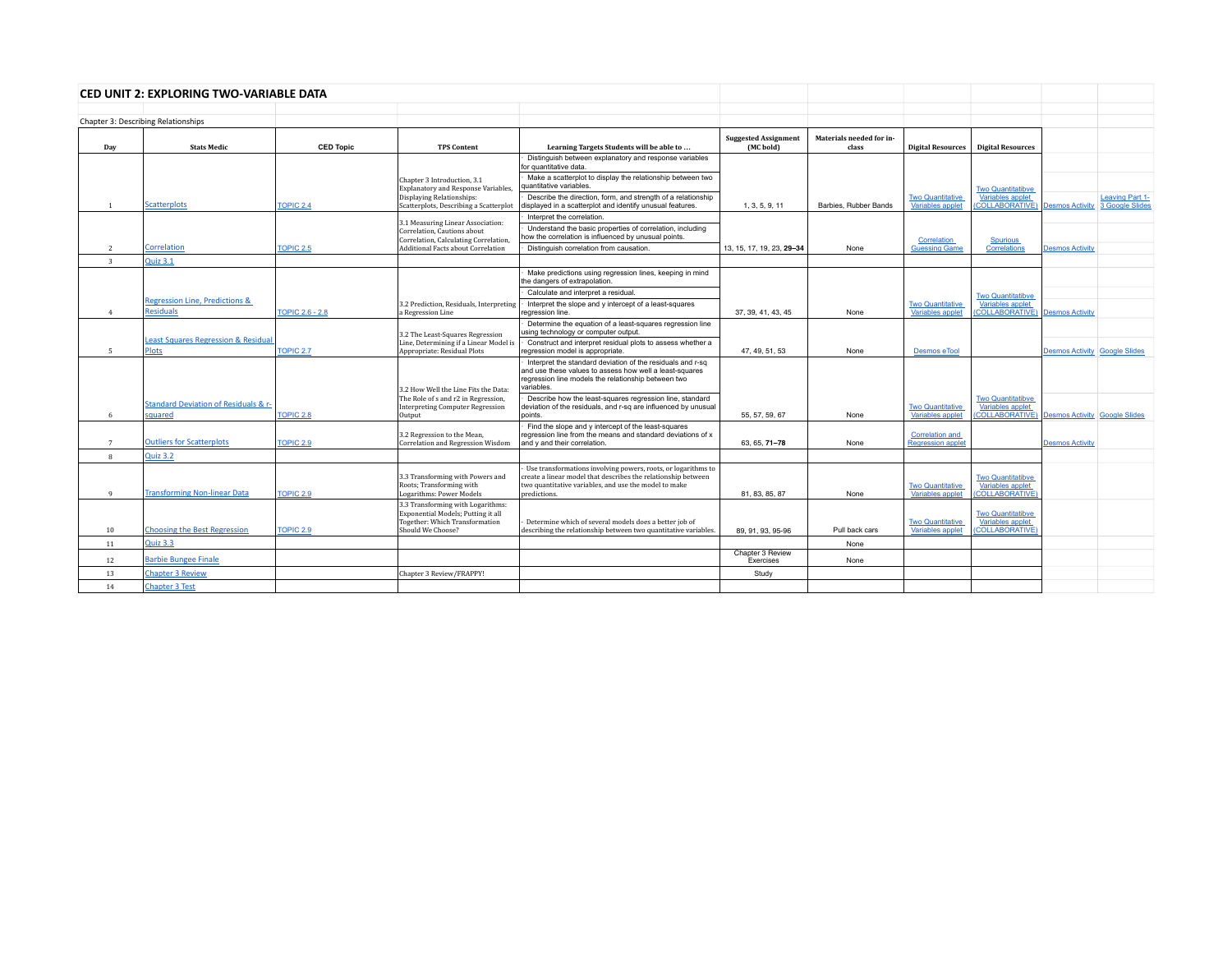|                            | <b>CED UNIT 3: COLLECTING DATA</b>                            |                          |                                                                                                       |                                                                                                                                                                                                                    |                                          |                                                     |                                                                       |                                                                                          |                                      |                                |                          |                                       |  |
|----------------------------|---------------------------------------------------------------|--------------------------|-------------------------------------------------------------------------------------------------------|--------------------------------------------------------------------------------------------------------------------------------------------------------------------------------------------------------------------|------------------------------------------|-----------------------------------------------------|-----------------------------------------------------------------------|------------------------------------------------------------------------------------------|--------------------------------------|--------------------------------|--------------------------|---------------------------------------|--|
|                            |                                                               |                          |                                                                                                       |                                                                                                                                                                                                                    |                                          |                                                     |                                                                       |                                                                                          |                                      |                                |                          |                                       |  |
| Chapter 4: Collecting Data |                                                               |                          |                                                                                                       |                                                                                                                                                                                                                    |                                          |                                                     |                                                                       |                                                                                          |                                      |                                |                          |                                       |  |
| Day                        | <b>Stats Medic</b>                                            | <b>CED Topic</b>         | <b>TPS Content</b>                                                                                    | Learning Targets Students will be able to                                                                                                                                                                          | <b>Suggested Assignment</b><br>(MC bold) | Materials needed for in-<br>class                   |                                                                       | Digital Resources   Digital Resources                                                    |                                      |                                |                          |                                       |  |
|                            |                                                               |                          |                                                                                                       | Identify the population and sample in a statistical study.                                                                                                                                                         |                                          |                                                     |                                                                       |                                                                                          |                                      |                                |                          |                                       |  |
|                            |                                                               |                          | Chapter 4 Introduction, 4.1 The Idea<br>of a Sample Survey. How to Sample                             | Identify voluntary response sampling and convenience<br>sampling and explain how these sampling methods can lead<br>to bias.                                                                                       |                                          |                                                     |                                                                       |                                                                                          |                                      |                                |                          |                                       |  |
| 1                          | <b>Sampling Methods</b>                                       | <b>TOPIC 3.1 and 3.4</b> | Badly, How to Sample Well: Random<br>Sampling                                                         | Describe how to select a simple random sample using slips<br>of paper, technology, or a table of random digits.                                                                                                    | 1, 3, 5, 7, 11, 13                       | Crazy in Love lyrics, poster<br>paper, dot stickers | <b>Stats Medic</b><br><b>Beyonce applet</b>                           | <b>Beyonce Desmos</b> Google Slides                                                      |                                      |                                |                          |                                       |  |
| <sup>2</sup>               | <b>More Sampling Methods Day 1</b>                            | TOPIC <sub>3.3</sub>     | 4.1 Other Random Sampling Methods                                                                     | Describe how to select a sample using stratified random<br>sampling, cluster sampling, and systematic random<br>sampling, and explain whether a particular sampling method<br>is appropriate in a given situation. | 15, 17, 19, 21, 22, 23                   | Poster paper, dot stickers                          | JT applet 1                                                           | <b>Beginning Song</b>                                                                    |                                      | <b>Ending Song Desmos JT 1</b> |                          | Desmos Activity   Desmos Activity CED |  |
|                            |                                                               |                          |                                                                                                       | Describe how to select a sample using stratified random<br>sampling, cluster sampling, and systematic random<br>sampling, and explain whether a particular sampling method                                         |                                          |                                                     |                                                                       |                                                                                          |                                      |                                |                          |                                       |  |
| $\overline{\mathbf{3}}$    | <b>More Sampling Methods Day 2</b>                            | TOPIC <sub>3.3</sub>     | 4.1 Other Random Sampling Methods                                                                     | is appropriate in a given situation.                                                                                                                                                                               |                                          | Poster paper, dot stickers                          | JT applet 2                                                           | <b>Beginning Song</b>                                                                    |                                      | Ending Song Desmos JT 2        |                          |                                       |  |
| 4                          | <b>Problems with Sample Surveys</b>                           | TOPIC <sub>3.4</sub>     | 4.1 Sample Surveys: What Else Can Go<br>Wrong?                                                        | Explain how undercoverage, nonresponse, question<br>wording, and other aspects of a sample survey can lead to<br>hias                                                                                              | 25, 27, 29, 31, 33, 35-40                | Poster paper, dot stickers                          | <b>One Quantitative</b><br>Variable, Mulltiple<br><b>Group applet</b> | <b>Desmos Activity</b>                                                                   | <b>Google Slides</b>                 |                                |                          |                                       |  |
| 5                          | <b>Quiz 4.1</b>                                               |                          |                                                                                                       |                                                                                                                                                                                                                    |                                          |                                                     |                                                                       |                                                                                          |                                      |                                |                          |                                       |  |
|                            |                                                               |                          |                                                                                                       | Explain the concept of confounding and how it limits the<br>ability to make cause-and-effect conclusions.                                                                                                          |                                          |                                                     |                                                                       |                                                                                          |                                      |                                |                          |                                       |  |
|                            |                                                               |                          | 4.2 Observational Studies Versus                                                                      | Distinguish between an observational study and an<br>experiment, and identify the explanatory and response<br>variables in each type of study.                                                                     |                                          |                                                     |                                                                       |                                                                                          |                                      |                                |                          |                                       |  |
|                            | <b>Observational Studies vs.</b>                              |                          | Experiments, The Language of                                                                          | Identify the experimental units and treatments in an                                                                                                                                                               |                                          |                                                     |                                                                       |                                                                                          |                                      |                                |                          |                                       |  |
| -6                         | <b>Experiments</b>                                            | TOPIC 3.2                | Experiments                                                                                           | experiment.                                                                                                                                                                                                        | 43, 45, 47, 49, 51, 53                   | None                                                |                                                                       |                                                                                          |                                      | <b>Google Slides</b>           |                          |                                       |  |
|                            |                                                               |                          | 4.2 Designing Experiments: Blinding                                                                   | Describe the placebo effect and the purpose of blinding in<br>an experiment.                                                                                                                                       |                                          |                                                     |                                                                       |                                                                                          |                                      |                                |                          |                                       |  |
|                            |                                                               |                          | and the Placebo Effect. Random<br>Assignment, Comparison, Control,<br>Replication, and Putting It All | Describe how to randomly assign treatments in an<br>experiment using slips of paper, technology, or a table of<br>random digits.                                                                                   |                                          |                                                     |                                                                       |                                                                                          |                                      |                                |                          |                                       |  |
| $7\phantom{.0}$            | <b>Designing Experiments</b>                                  | TOPIC 3.5                | Together; Completely Randomized<br>Designs                                                            | Explain the purpose of comparison, random assignment,<br>control, and replication in an experiment.                                                                                                                | 55, 57, 59, 61, 63, 65, 67,<br>69        | None                                                | <b>Leading Video</b>                                                  | <b>Desmos Activity</b>                                                                   | <b>Desmos Activity Google Slides</b> |                                |                          |                                       |  |
|                            |                                                               |                          |                                                                                                       | Describe a completely randomized design for an<br>experiment.                                                                                                                                                      |                                          |                                                     |                                                                       | <b>Desmos Activity</b>                                                                   |                                      |                                |                          |                                       |  |
|                            |                                                               |                          |                                                                                                       | Describe a randomized block design and a matched pairs<br>design for an experiment and explain the purpose of blocking                                                                                             |                                          |                                                     |                                                                       |                                                                                          |                                      |                                |                          |                                       |  |
| $\mathcal{R}$              | <b>Randomized Block Design</b>                                | <b>TOPICS 3.5 - 3.6</b>  | 4.2 Randomized Block Designs                                                                          | in an experiment.                                                                                                                                                                                                  | 71, 75, 77, 79, 83-90                    | None                                                |                                                                       |                                                                                          |                                      | <b>Google Slides</b>           |                          |                                       |  |
| Q                          | Quiz 4.2                                                      |                          |                                                                                                       |                                                                                                                                                                                                                    |                                          |                                                     |                                                                       |                                                                                          |                                      |                                |                          |                                       |  |
|                            |                                                               |                          |                                                                                                       | Explain the concept of sampling variability when making an<br>inference about a population and how sample size affects<br>sampling variability.                                                                    |                                          |                                                     |                                                                       | <b>One Quantitative</b>                                                                  |                                      |                                |                          |                                       |  |
| 10                         | Inference for Sampling and<br><b>Inference of Experiments</b> | TOPIC 3.7                | 4.3 Inference for Sampling, Inference<br>for Experiments                                              | Explain the meaning of statistically significant in the context<br>of an experiment and use simulation to determine if the<br>results of an experiment are statistically significant.                              | 93, 95, 97, 99                           | 20 Index Cards                                      | <b>One Quantitative</b><br>Variable, Single<br>Group applet           | Variable, Single<br><b>Group applet</b><br>(COLLABORATIVE) Desmos Activity Google Slides |                                      |                                | Desmos for SM/STS Collab |                                       |  |
|                            |                                                               |                          | 4.3 The Scope of Inference: Putting it<br>All Together, The Challenges of                             | Identify when it is appropriate to make an inference about a<br>population and when it is appropriate to make an inference<br>about cause and effect.                                                              | 103.105.107.117-118                      |                                                     |                                                                       |                                                                                          |                                      |                                |                          |                                       |  |
| 11                         | The Scope of Inference                                        | TOPIC 3.2 and 3.7        | Establishing Causation, Data Ethics<br>(optional)                                                     | Evaluate if a statistical study has been carried out in an<br>ethical manner.                                                                                                                                      | (109, 111, 113, 115)<br>optional)        | None                                                | Desmos Card Sort Desmos Activity                                      |                                                                                          | <b>Desmos Activity Google Slides</b> |                                |                          |                                       |  |
| 12                         | <b>Quiz 4.3</b>                                               |                          |                                                                                                       |                                                                                                                                                                                                                    | Chapter 4 Review<br>Exercises            |                                                     |                                                                       |                                                                                          |                                      |                                |                          |                                       |  |
|                            |                                                               |                          |                                                                                                       |                                                                                                                                                                                                                    |                                          | Coke, Caffeine Free Coke, 3 oz                      | <b>One Quantitative</b><br>Variable, Mulltiple                        |                                                                                          |                                      |                                |                          |                                       |  |
| 13                         | <b>Chapter 4 Review</b>                                       |                          | Chapter 4 Review/FRAPPY                                                                               |                                                                                                                                                                                                                    | Study                                    | cups                                                | <b>Group applet</b>                                                   |                                                                                          |                                      |                                |                          |                                       |  |
| 14                         | <b>Chapter 4 Test</b>                                         |                          | Chapter 4 Test                                                                                        |                                                                                                                                                                                                                    |                                          |                                                     |                                                                       |                                                                                          |                                      |                                |                          |                                       |  |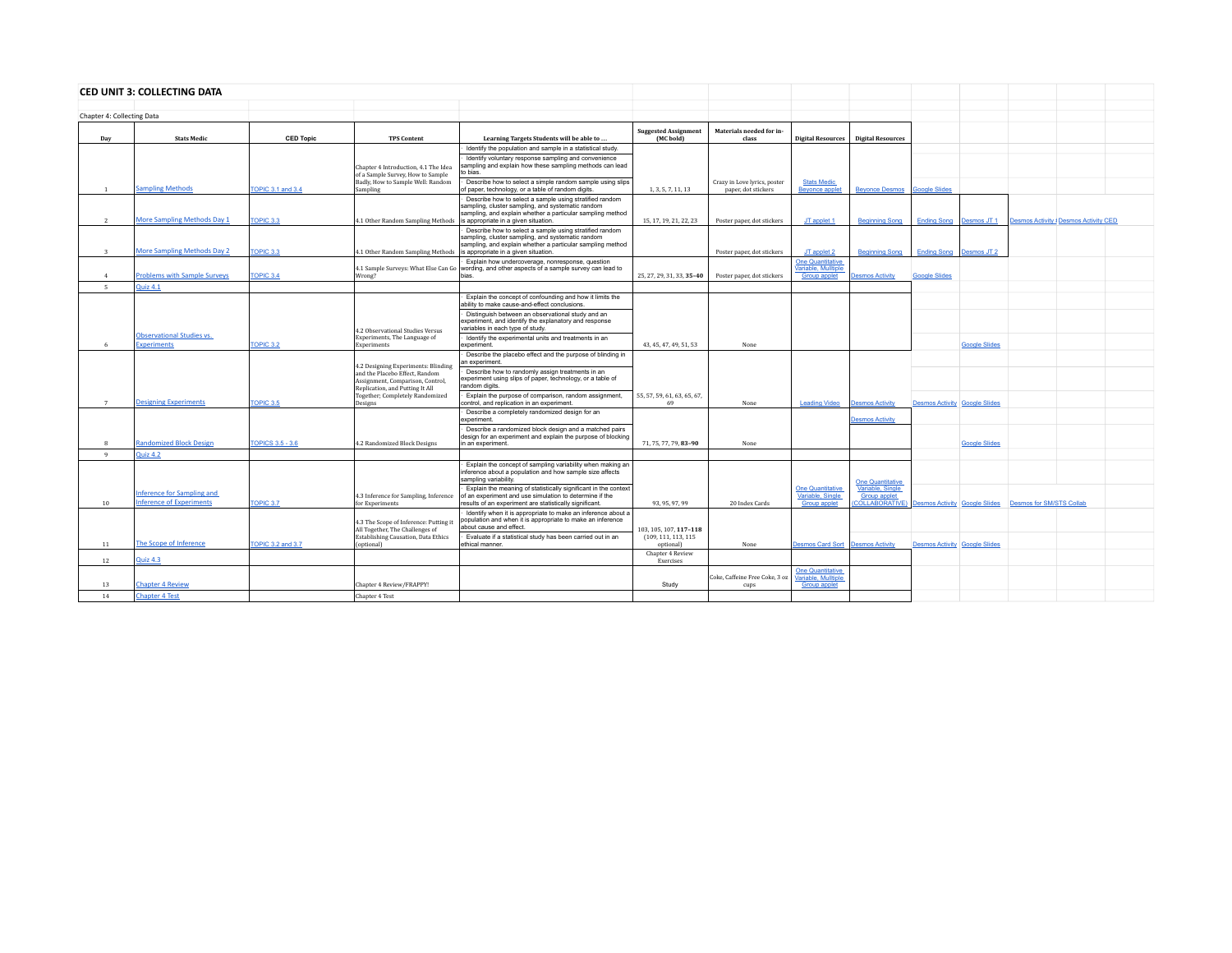|                             | CED UNIT 4: PROBABILITY, RANDOM VARIABLES, AND PROBABILITY DISTRIBUTIONS |                                                |                         |                                                                             |                                                                                                                                                              |                                          |                                   |                                             |                                         |                                         |                                          |                           |                            |
|-----------------------------|--------------------------------------------------------------------------|------------------------------------------------|-------------------------|-----------------------------------------------------------------------------|--------------------------------------------------------------------------------------------------------------------------------------------------------------|------------------------------------------|-----------------------------------|---------------------------------------------|-----------------------------------------|-----------------------------------------|------------------------------------------|---------------------------|----------------------------|
| Chapter 5: Probability      |                                                                          |                                                |                         |                                                                             |                                                                                                                                                              |                                          |                                   |                                             |                                         |                                         |                                          |                           |                            |
| Day                         | <b>Stats Medic</b>                                                       |                                                | <b>CED Topic</b>        | <b>TPS Content</b>                                                          | Learning Targets Students will be able to                                                                                                                    | <b>Suggested Assignment</b><br>(MC bold) | Materials needed for in-<br>class | <b>Digital Resources</b>                    | <b>Digital Resources</b>                |                                         |                                          |                           |                            |
|                             | andomness and Probability                                                |                                                | TOPIC <sub>4.3</sub>    | Chapter 5 Introduction, 5.1 The Idea<br>of Probability                      | Interpret probability as a long-run relative frequency.                                                                                                      | 1, 3, 5, 7                               | None                              | <b>Free Throw</b><br>hooter applet          | mos Activity                            | <b>Soogle Slide</b>                     |                                          |                           |                            |
|                             |                                                                          |                                                |                         |                                                                             |                                                                                                                                                              |                                          |                                   | <b>One Quantitative</b><br>Variable, Single |                                         |                                         |                                          |                           |                            |
| $\overline{2}$              | mulation                                                                 |                                                | <b>TOPIC 4.2</b>        | 5.1 Simulation                                                              | Use simulation to model a random process.                                                                                                                    | 9, 11, 15, 21, 23-28                     | Die, poster paper, dot stickers   | <b>Group applet</b>                         | esmos Activity                          | <b>Desmos Activity 2</b>                | <b>Google Slide</b>                      | <b>Soda Activity</b>      |                            |
|                             |                                                                          |                                                |                         |                                                                             | Give a probability model for a random process with equally<br>likely outcomes and use it to find the probability of an event.                                |                                          |                                   |                                             |                                         | smos Activity The Last Banana           |                                          | <b>Google Slide</b>       | The Last Banana            |
| $\mathcal{R}$               | <b>Probability Rules</b>                                                 |                                                | TOPIC 4.3 - 4.5         | 5.2 Probability Models, Basic<br>Probability Rules                          | Use basic probability rules, including the complement rule<br>and the addition rule for mutually exclusive events.                                           | 31, 33, 35, 37, 39                       | Pair of Dice                      |                                             | lesmos Activity                         | <b>Jesmos Activity The Last Banana</b>  |                                          |                           |                            |
|                             |                                                                          | ombine content from "General Ad                |                         | 5.2 Two-Way Tables, Probability, and<br>the General Addition Rule, Venn     | Use a two-way table or Venn diagram to model a random<br>process and calculate probabilities involving two events.                                           |                                          |                                   | <b>Two Categorical</b>                      |                                         |                                         | <b>Google Slide</b><br>(Part 1 & Part 2) |                           |                            |
| 4                           | <b>Eneral Addition Rule</b>                                              |                                                | TOPIC 4.6               | Diagrams and Probability                                                    | Apply the general addition rule to calculate probabilities.                                                                                                  | 41, 47, 49, 51, 53, 55-58                | None                              | Variables                                   | Desmos Taco                             |                                         |                                          |                           |                            |
| 5                           | Quiz 5.1 and 5.2                                                         |                                                |                         |                                                                             |                                                                                                                                                              |                                          |                                   |                                             |                                         |                                         |                                          |                           |                            |
|                             |                                                                          | <u><b>Combine content from "Independer</b></u> |                         | 5.3 What Is Conditional Probability?,                                       | Use a two-way table or Venn diagram to model a random<br>process and calculate probabilities involving two events (from<br>Lesson 5.2).                      |                                          |                                   |                                             |                                         |                                         |                                          |                           |                            |
|                             |                                                                          |                                                |                         | Conditional Probability and<br>Independence, The General                    | Calculate and interpret conditional probabilities.                                                                                                           | 61, 63, 65, 67, 69, 71, 77,              |                                   | <b>Two Categorical</b>                      | <b>Desmos Taco</b>                      |                                         |                                          |                           |                            |
|                             | ndependent and Dependent Events                                          |                                                | TOPIC 4.6               | <b>Multiplication Rule</b>                                                  | Determine whether two events are independent.                                                                                                                | 79                                       | None                              | Variables                                   | Tongue                                  |                                         |                                          |                           |                            |
|                             |                                                                          |                                                |                         |                                                                             | Use the general multiplication rule to calculate probabilities<br>Use a tree diagram to model a random process involving a                                   |                                          |                                   |                                             |                                         |                                         |                                          |                           |                            |
|                             | Conditional Probability and Tree                                         |                                                |                         | 5.3 Tree Diagrams and Conditional<br>Probability, The Multiplication Rule   | sequence of outcomes and to calculate probabilities.<br>When appropriate, use the multiplication rule for                                                    | 81, 83, 87, 89, 91, 93, 99,              |                                   |                                             |                                         |                                         |                                          |                           |                            |
|                             | <b>Diagrams</b>                                                          |                                                | TOPIC <sub>4.5</sub>    | for Independent Events                                                      | independent events to calculate probabilities.                                                                                                               | 103-106                                  | 5 cards                           |                                             | <b>Desmos Activity</b>                  | GeoGebra simulator Google Slides        |                                          | Code created by a student |                            |
| $\mathcal{R}$               | Quiz $5.3$                                                               |                                                |                         |                                                                             |                                                                                                                                                              | <b>Chapter 5 Review Exercises</b>        |                                   |                                             |                                         |                                         |                                          |                           |                            |
| 9                           | <b>Chapter 5 Review</b>                                                  |                                                |                         | Chapter 5 Review/FRAPPY!                                                    |                                                                                                                                                              | Study                                    | None                              |                                             |                                         |                                         | <b>Google Slides</b>                     |                           | Mutally                    |
|                             |                                                                          |                                                |                         |                                                                             |                                                                                                                                                              |                                          |                                   |                                             |                                         |                                         |                                          |                           | <b>Exclusive</b><br>versus |
|                             |                                                                          |                                                |                         |                                                                             |                                                                                                                                                              |                                          |                                   |                                             |                                         |                                         |                                          | "Or" versus               | Independen                 |
| 10                          | <b>Chapter 5 Test</b>                                                    |                                                |                         | Chapter 5 Test                                                              |                                                                                                                                                              |                                          |                                   |                                             |                                         |                                         |                                          | "And" Google              | <b>Events Googl</b>        |
|                             |                                                                          |                                                |                         |                                                                             |                                                                                                                                                              |                                          |                                   |                                             |                                         |                                         |                                          |                           |                            |
| Chapter 6: Random Variables |                                                                          |                                                |                         |                                                                             |                                                                                                                                                              |                                          |                                   |                                             |                                         |                                         |                                          |                           |                            |
|                             |                                                                          |                                                |                         |                                                                             |                                                                                                                                                              |                                          |                                   |                                             |                                         |                                         |                                          |                           |                            |
|                             |                                                                          |                                                |                         |                                                                             |                                                                                                                                                              |                                          |                                   |                                             |                                         |                                         |                                          |                           |                            |
| Day                         | <b>Stats Medic</b>                                                       |                                                | <b>CED Topic</b>        | <b>TPS Content</b>                                                          | Learning Targets Students will be able to                                                                                                                    | <b>Suggested Assignment</b><br>(MC bold) | Materials needed for in-<br>class | <b>Resources for</b><br>teaching online     | <b>Resources for</b><br>teaching online | <b>Resources for</b><br>teaching online |                                          |                           |                            |
|                             |                                                                          |                                                |                         | Chapter 6 Introduction, 6.1 Discrete                                        | Use the probability distribution of a discrete random<br>variable to calculate the probability of an event.                                                  |                                          |                                   |                                             |                                         |                                         |                                          |                           |                            |
|                             |                                                                          |                                                |                         | Random Variables, Analyzing Discrete<br>Random Variables: Describing Shape, | Make a histogram to display the probability distribution of a                                                                                                |                                          |                                   |                                             |                                         | <b>One Quantitative</b>                 |                                          |                           |                            |
|                             |                                                                          |                                                |                         | Measuring Center: The Mean                                                  | discrete random variable and describe its shape.<br>Calculate and interpret the mean (expected value) of a                                                   |                                          |                                   | <b>One Quantitative</b><br>Variable, Single | Discrete Random                         | Variable, Single                        |                                          |                           |                            |
|                             | Discrete Random Variables                                                |                                                | TOPIC 4.8               | (Expected Value) of a Discrete<br>Random Variable                           | discrete random variable.<br>Calculate and interpret the standard deviation of a discrete                                                                    | 1, 3, 5, 7, 9, 11                        | None                              | Group applet                                | Variables                               | Group applet<br>OLLABORATIVE            | oogle Slides                             | <b>Desmos Activity</b>    |                            |
|                             |                                                                          |                                                |                         | 6.1 Measuring Variability: The                                              | random variable.                                                                                                                                             |                                          |                                   |                                             |                                         |                                         |                                          |                           |                            |
|                             |                                                                          |                                                |                         | Standard Deviation (and Variance) of<br>a Discrete Random Variable.         | Use the probability distribution of a continuous random<br>variable (uniform or Normal) to calculate the probability of an                                   | 13, 19, 21, 23, 27, 29, 31-              |                                   | Discrete Randon                             |                                         |                                         |                                          |                           |                            |
| $\mathcal{D}$               | ontinuous Random Variables                                               |                                                | <b>TOPIC 4.8</b>        | <b>Continuous Random Variables</b>                                          | event.                                                                                                                                                       | 34                                       | <b>Wage Cards</b>                 | Variables                                   | <b>ormal Distributions</b>              |                                         | ogle Slides                              | <b>Desmos Activity</b>    |                            |
| $\mathbf{3}$                | ransforming Random Variables                                             |                                                | <b>FOPIC 4.9</b>        |                                                                             | Describe the effect of adding or subtracting a constant or<br>nultiplying or dividing by a constant on the probability<br>distribution of a random variable. | 37, 39, 41, 43, 47                       |                                   |                                             |                                         |                                         | oogle Slides                             | <b>Desmos Activity</b>    |                            |
|                             |                                                                          |                                                |                         | 6.2 Transforming a Random Variable<br>6.2 Combining Random Variables,       | Calculate the mean and standard deviation of the sum or                                                                                                      |                                          |                                   |                                             |                                         |                                         |                                          |                           |                            |
|                             |                                                                          |                                                |                         | Standard Deviation of the Sum or<br>Difference of Two Random Variables      | difference of random variables<br>Find probabilities involving the sum or difference of                                                                      | 49, 51, 55, 57, 59, 65, 67,              |                                   |                                             |                                         |                                         | oogle Slides                             |                           |                            |
|                             | <b>Imbining Random Variables</b>                                         |                                                | <b>CPIC 4.9 and 5.2</b> | Combining Normal Random Variables                                           | independent Normal random variables.                                                                                                                         | $73 - 74$                                |                                   |                                             |                                         |                                         |                                          | <b>Desmos Activity</b>    |                            |
| 5                           | Quiz $6.1 - 6.2$                                                         |                                                |                         |                                                                             | Determine whether the conditions for a binomial setting are                                                                                                  |                                          |                                   |                                             |                                         |                                         |                                          |                           |                            |
|                             |                                                                          |                                                |                         | 6.3 Binomial Settings and Binomial                                          |                                                                                                                                                              |                                          |                                   |                                             |                                         |                                         |                                          |                           |                            |
|                             | inomial Distributions Day 1                                              |                                                | TOPIC 4.10 - 4.11       | Random Variables, Calculating<br><b>Binomial Probabilities</b>              | Calculate and interpret probabilities involving binomial<br>distributions.                                                                                   | 77, 79, 81, 83, 85, 89                   |                                   | YouTube clip                                |                                         |                                         | onle Slides                              | <b>Desmos Activity</b>    |                            |
|                             |                                                                          |                                                |                         | 6.3 Describing a Binomial                                                   | Determine whether the conditions for a binomial setting are                                                                                                  |                                          |                                   |                                             |                                         |                                         |                                          |                           |                            |
| $\mathcal{L}$               |                                                                          |                                                |                         | Distribution: Shape, Center, and                                            | Calculate the mean and standard deviation of a binomial                                                                                                      |                                          |                                   | <b>Binomial</b>                             |                                         |                                         |                                          |                           |                            |
|                             | inomial Distributions Day 2                                              |                                                | <b>COPIC 4.11</b>       | Variability<br>6.3 Binomial Distributions in                                | random variable. Interpret these values.<br>Calculate and interpret probabilities involving binomial                                                         | 91, 93, 95, 99, 101, 103, 105, 106, 117  |                                   |                                             | Counting Methods                        | Normal                                  | cogle Slides                             | <b>Desmos Activity</b>    |                            |
|                             |                                                                          |                                                |                         | Statistical Sampling, The Normal<br>Approximation to Binomial               | distributions.<br>When appropriate, use the Normal approximation to the                                                                                      |                                          |                                   | Binomial                                    |                                         | <b>Approximation to</b><br>Binomial     |                                          |                           |                            |
|                             | inomial Distributions Day 3                                              |                                                | <b>FOPIC 4.11</b>       | Distributions                                                               | binomial distribution to calculate probabilities.                                                                                                            |                                          | Skittles                          | <b>Distribution:</b>                        | <b>Imal Distribution</b>                | <b>Distributions</b>                    | ogle Slides                              | <b>Desmos Activity</b>    |                            |
|                             |                                                                          |                                                |                         |                                                                             | Calculate and interpret probabilities involving geometric<br>random variables.                                                                               |                                          |                                   |                                             |                                         |                                         |                                          |                           |                            |
| Q                           | <b>Seometric Distributions</b>                                           |                                                | <b>TOPIC 4.12</b>       | 6.3 Geometric Random Variables                                              | Calculate the mean and standard deviation of a geometric<br>distribution. Interpret these values.                                                            | 107, 109, 111, 113, 115-<br>119          | Water bottles, die                | YouTube clip                                | <b>Desmos Activity</b>                  |                                         | oogle Slides                             |                           |                            |
| 10                          | 10763                                                                    |                                                |                         |                                                                             |                                                                                                                                                              | Chapter 6 Review<br>Exercises            |                                   |                                             |                                         |                                         |                                          |                           |                            |
| 11                          | <b>Chapter 6 Review</b>                                                  |                                                |                         | Chapter 6 Review/FRAPPY!                                                    |                                                                                                                                                              | Study                                    |                                   |                                             |                                         |                                         |                                          |                           |                            |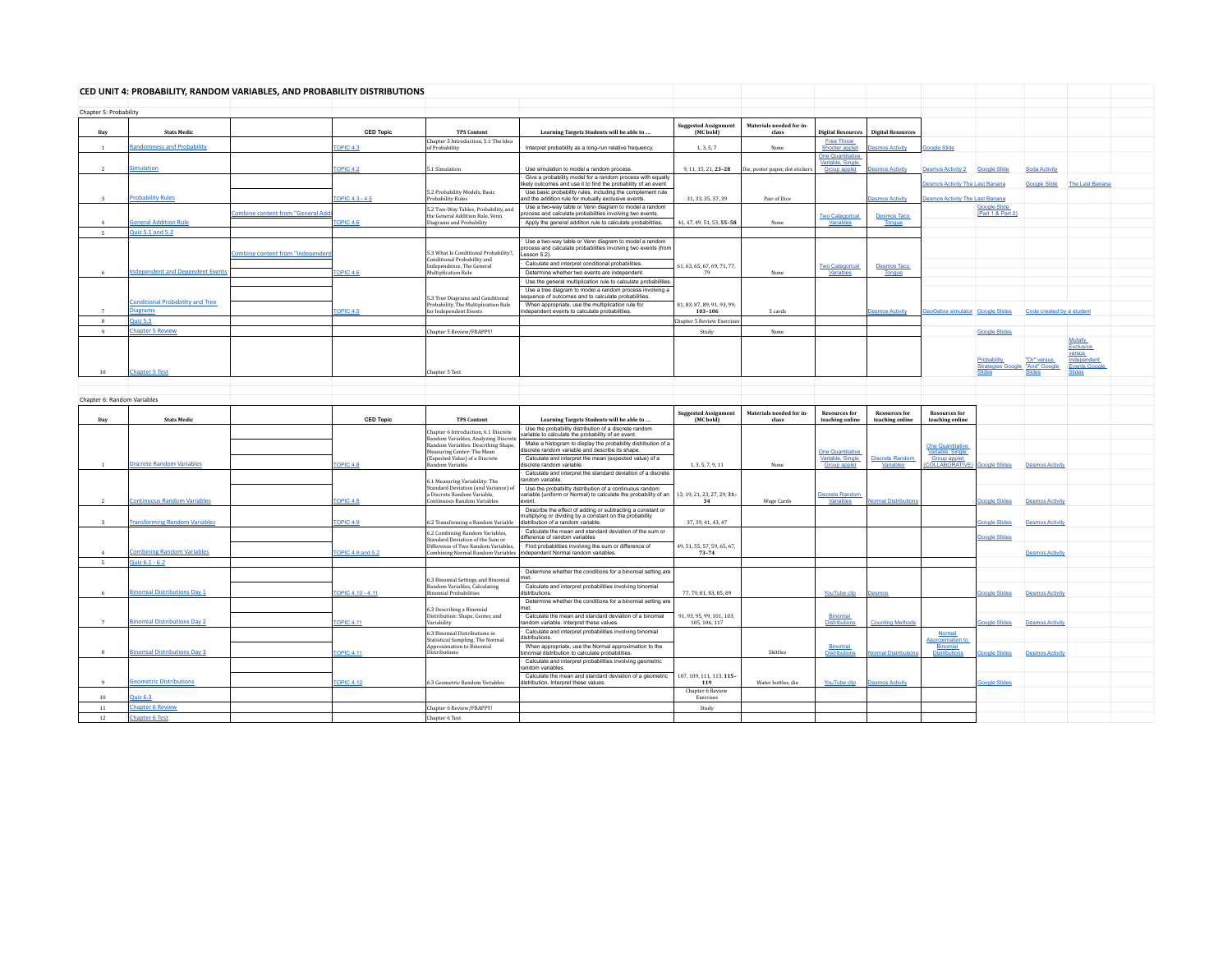|                         | <b>CED UNIT 5: SAMPLING DISTRIBUTIONS</b>                  |                          |                                                                                                  |                                                                                                                                                                    |                                          |                                                                                   |                                             |                             |                        |
|-------------------------|------------------------------------------------------------|--------------------------|--------------------------------------------------------------------------------------------------|--------------------------------------------------------------------------------------------------------------------------------------------------------------------|------------------------------------------|-----------------------------------------------------------------------------------|---------------------------------------------|-----------------------------|------------------------|
|                         |                                                            |                          |                                                                                                  |                                                                                                                                                                    |                                          |                                                                                   |                                             |                             |                        |
|                         | Chapter 7: Sampling Distributions                          |                          |                                                                                                  |                                                                                                                                                                    |                                          |                                                                                   |                                             |                             |                        |
| Day                     | <b>Stats Medic</b>                                         | <b>CED Topic</b>         | <b>TPS Content</b>                                                                               | Learning Targets Students will be able to                                                                                                                          | <b>Suggested Assignment</b><br>(MC bold) | Materials needed for in-<br>class                                                 | <b>Digital Resources</b>                    | Digital<br><b>Resources</b> |                        |
|                         |                                                            |                          |                                                                                                  | Distinguish between a parameter and a statistic.                                                                                                                   |                                          |                                                                                   |                                             |                             |                        |
|                         |                                                            |                          |                                                                                                  | Create a sampling distribution using all possible samples<br>from a small population.                                                                              |                                          |                                                                                   |                                             |                             |                        |
| $\overline{1}$          | <b>What is a Sampling Distribution Day</b>                 | <b>TOPIC 5.1 and 5.4</b> | Chapter 7 Introduction, 7.1<br>Parameters and Statistics. The Idea of<br>a Sampling Distribution | Distinguish among the distribution of a population, the<br>distribution of a sample, and the sampling distribution of a<br>statistic.                              | 1, 3, 5, 7, 9                            |                                                                                   |                                             | <b>Google Slides</b>        |                        |
|                         |                                                            |                          |                                                                                                  | Use the sampling distribution of a statistic to evaluate a<br>claim about a parameter.                                                                             |                                          |                                                                                   |                                             |                             |                        |
|                         |                                                            |                          | 7.1 The Idea of a Sampling                                                                       | Determine if a statistic is an unbiased estimator of a<br>population parameter.                                                                                    |                                          |                                                                                   |                                             |                             |                        |
| 2                       | <b>What is a Sampling Distribution Day</b>                 | TOPIC 5.4                | Distribution, Describing Sampling<br><b>Distributions</b>                                        | Describe the relationship between sample size and the<br>variability of a statistic.                                                                               | 30                                       | 11, 13, 15, 19, 21, 25, 26- Ch 6 test scores cards, poster<br>paper, dot stickers |                                             | <b>Google Slides</b>        |                        |
| $\overline{\mathbf{3}}$ | <b>Quiz 7.1</b>                                            |                          |                                                                                                  |                                                                                                                                                                    |                                          |                                                                                   |                                             |                             |                        |
|                         |                                                            |                          |                                                                                                  | Calculate the mean and standard deviation of the sampling<br>distribution of a sample proportion and interpret the standard<br>deviation.                          |                                          |                                                                                   |                                             |                             |                        |
|                         |                                                            |                          | 7.2 The Sampling Distribution of p-                                                              | Determine if the sampling distribution of a sample<br>proportion is approximately Normal.                                                                          |                                          |                                                                                   |                                             | <b>Desmos</b>               | <b>Desmos Activity</b> |
| $\overline{4}$          | <b>Sampling Distribution of a Sample</b><br>Proportion     | <b>TOPIC 5.5</b>         | hat, Using the Normal Approximation<br>for p-hat                                                 | If appropriate, use a Normal distribution to calculate<br>probabilities involving a sample proportion.                                                             | 35.37.41.43                              | Reese's pieces                                                                    | <b>Reese's Pieces</b><br>applet             | <b>Google Slides</b>        |                        |
|                         |                                                            |                          |                                                                                                  | Calculate the mean and the standard deviation of the<br>sampling distribution of a difference between sample<br>proportions, and interpret the standard deviation. |                                          |                                                                                   |                                             |                             |                        |
|                         |                                                            |                          |                                                                                                  | Determine if the sampling distribution of a difference<br>between sample proportions is approximately Normal.                                                      |                                          |                                                                                   |                                             |                             |                        |
|                         | Sampling Distribution of a<br>Difference between Two       |                          | 7.2 The Sampling Distribution of a                                                               | If appropriate, use a Normal distribution to calculate<br>probabilities involving a sample proportion or of a difference                                           |                                          |                                                                                   |                                             |                             |                        |
| 5                       | <b>Proportions</b>                                         | <b>TOPIC 5.6</b>         | Difference Between Two Proportions                                                               | between sample proportions.                                                                                                                                        | 49, 51, 53-56                            | Skittles & MMs                                                                    |                                             | <b>Google Slides</b>        | <b>Desmos Activity</b> |
| 6                       | Quiz 7.2                                                   |                          | 7.3 The Sampling Distribution of x-<br>bar, Sampling from a Normal                               | Calculate the mean and standard deviation of the sampling<br>distribution of a sample mean and interpret the standard<br>deviation.                                |                                          |                                                                                   |                                             |                             |                        |
| $\overline{7}$          | Sampling Distribution of a Sample<br>Mean                  | <b>TOPIC 5.7</b>         | Population, The Central Limit<br>Theorem                                                         | If appropriate, use a Normal distribution to calculate<br>probabilities involving sample means.                                                                    | 59.61.63.65.69.71.73                     | Height Data Handout                                                               |                                             | <b>Google Slides</b>        | <b>Desmos Activity</b> |
|                         |                                                            |                          |                                                                                                  | Explain how the shape of the sampling distribution of a<br>sample mean is affected by the shape of the population<br>distribution and the sample size.             |                                          |                                                                                   | <b>Sampling</b><br><b>Distributions and</b> |                             |                        |
| 8                       | <b>The Central Limit Theorem</b>                           | <b>TOPIC 5.3</b>         | 7.3 The Sampling Distribution of a<br>Difference Between Two Means                               | If appropriate, use a Normal distribution to calculate<br>probabilities involving sample means.                                                                    | 75, 77, 83, 85, 87-90                    |                                                                                   | the Central Limit<br><b>Theorem</b>         | <b>Google Slides</b>        |                        |
| 9                       | Sampling Distribution of a<br>Difference between Two Means | <b>TOPIC 5.8</b>         | 7.3 The Sampling Distribution of a<br>Difference Between Two Means                               |                                                                                                                                                                    |                                          |                                                                                   |                                             | <b>Google Slides</b>        |                        |
| 10                      | <b>Quiz 7.3</b>                                            |                          |                                                                                                  |                                                                                                                                                                    | <b>Chapter 7 Review Exercises</b>        |                                                                                   |                                             |                             |                        |
| 11                      | <b>Chapter 7 Review</b>                                    |                          | Chapter 7 Review/FRAPPY!                                                                         |                                                                                                                                                                    | Study                                    |                                                                                   |                                             | <b>Google Slides</b>        |                        |
| 12                      | <b>Chapter 7 Test</b>                                      |                          | Chapter 7 Test                                                                                   |                                                                                                                                                                    |                                          |                                                                                   |                                             |                             |                        |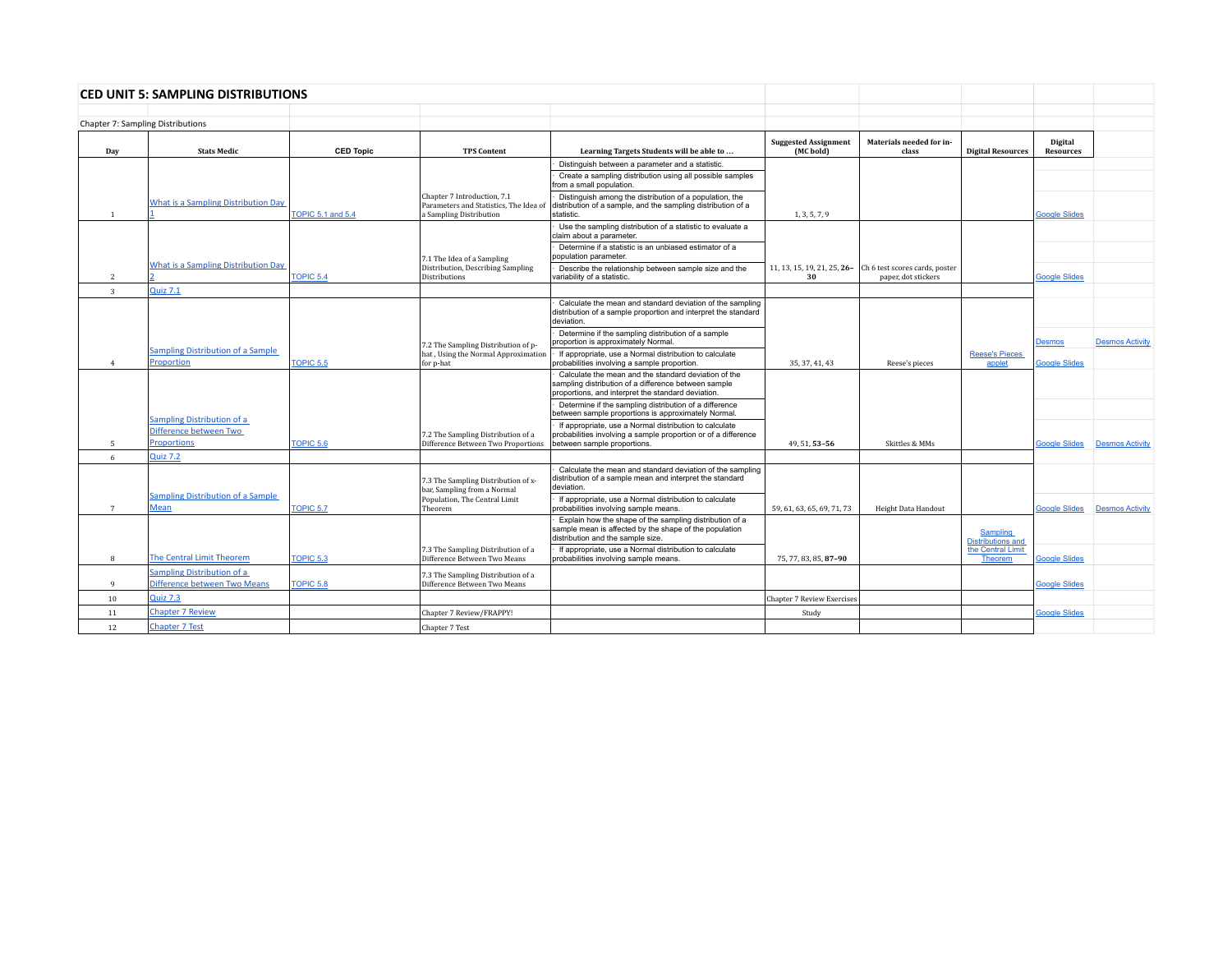|                              | CED UNIT 6: INFERENCE FOR CATEGORICAL DATA: PROPORTIONS      |                      |                                                                                       |                                                                                                                                   |                                          |                                   |                                         |                                         |                                                    |                                      |                                          |
|------------------------------|--------------------------------------------------------------|----------------------|---------------------------------------------------------------------------------------|-----------------------------------------------------------------------------------------------------------------------------------|------------------------------------------|-----------------------------------|-----------------------------------------|-----------------------------------------|----------------------------------------------------|--------------------------------------|------------------------------------------|
|                              | Chapter 8: Estimating Proportions with Confidence            |                      |                                                                                       |                                                                                                                                   |                                          |                                   |                                         |                                         |                                                    |                                      |                                          |
| Dav                          | <b>Stats Medic</b>                                           | <b>CED Topic</b>     | <b>TPS Content</b>                                                                    | Learning Targets Students will be able to                                                                                         | <b>Suggested Assignment</b><br>(MC bold) | Materials needed for in-<br>class |                                         | Digital Resources   Digital Resources   |                                                    |                                      |                                          |
|                              |                                                              |                      |                                                                                       | Identify an appropriate point estimator and calculate the<br>value of a point estimate                                            |                                          |                                   |                                         |                                         |                                                    |                                      |                                          |
|                              |                                                              |                      |                                                                                       | Interpret a confidence interval in context.                                                                                       |                                          |                                   |                                         |                                         |                                                    |                                      |                                          |
|                              |                                                              |                      |                                                                                       | Determine the point estimate and margin of error from a<br>confidence interval.                                                   |                                          |                                   |                                         |                                         |                                                    |                                      |                                          |
| $\overline{1}$               | <b>What is a Confidence Interval?</b>                        | <b>OPIC 6.2</b>      | Chapter 8 Introduction, 8.1 The Idea<br>of a Confidence Interval                      | Use a confidence interval to make a decision about the<br>value of a parameter                                                    | 1, 3, 5, 7, 9                            | Jar of beads                      | Confidence<br>Intervals                 |                                         | <b>Google Slides</b>                               | <b>Desmos Activity</b>               |                                          |
|                              |                                                              |                      |                                                                                       | Interpret a confidence level in context.                                                                                          |                                          |                                   |                                         |                                         |                                                    |                                      |                                          |
|                              |                                                              |                      |                                                                                       | Describe how the sample size and confidence level affect<br>the margin of error.                                                  |                                          |                                   |                                         |                                         |                                                    |                                      |                                          |
|                              |                                                              |                      | 8.1 Interpreting Confidence Level,                                                    | Explain how practical issues like nonresponse,<br>undercoverage, and response bias can affect the                                 |                                          |                                   | Confidence<br><b>Intervals for</b>      |                                         |                                                    |                                      |                                          |
| $\overline{\mathbf{3}}$      | <b>What is a Confidence Level?</b><br><b>Quiz 8.1</b>        | <b>OPIC 6.3</b>      | What Affects the Margin of Error?                                                     | interpretation of a confidence interval.                                                                                          | 11, 15, 17, 19, 21, 23-26                |                                   | Proportions                             |                                         | <b>Google Slides</b>                               |                                      |                                          |
|                              |                                                              |                      |                                                                                       | State and check the Random, 10%, and Large Counts                                                                                 |                                          |                                   |                                         |                                         |                                                    |                                      |                                          |
|                              |                                                              |                      |                                                                                       | conditions for constructing a confidence interval for a<br>population proportion.                                                 |                                          |                                   |                                         |                                         |                                                    |                                      |                                          |
|                              | <b>Estimating a Population Proportion</b>                    |                      |                                                                                       | Determine the critical value for calculating a C%                                                                                 |                                          |                                   |                                         |                                         |                                                    |                                      |                                          |
| $\mathbf{A}$                 | Day 1                                                        | TOPIC 6.2 - 6.3      | 8.2 Constructing a Confidence<br>Interval for p                                       | confidence interval for a population proportion using a table<br>or technology.                                                   | 29, 31, 35, 37, 39                       | <b>Hershey Kisses</b>             | Desmos                                  |                                         | <b>Google Slides</b>                               |                                      |                                          |
|                              |                                                              |                      |                                                                                       | Construct and interpret a confidence interval for a<br>population proportion.                                                     |                                          |                                   |                                         |                                         |                                                    |                                      |                                          |
|                              | <b>Estimating a Population Proportion</b>                    |                      | 8.2 Putting It All Together: The Four-<br>Step Process, Choosing the Sample           | Determine the sample size required to obtain a C%<br>confidence interval for a population proportion with a                       |                                          |                                   |                                         |                                         |                                                    |                                      |                                          |
| 5                            | Day 2                                                        | TOPIC 6.2 - 6.3      | Size                                                                                  | specified margin of error.                                                                                                        | 41, 45, 49, 55-58                        | Earth globes                      | Random Geograph                         |                                         | <b>Google Slides</b>                               | <b>Desmos Activity</b>               |                                          |
| 6                            | <b>Quiz 8.2</b>                                              |                      |                                                                                       |                                                                                                                                   |                                          |                                   |                                         |                                         |                                                    |                                      |                                          |
|                              |                                                              |                      | 8.3 Confidence Intervals for a<br>Difference in Proportions, Putting It               | Determine whether the conditions are met for constructing<br>a confidence interval about a difference between two<br>proportions. |                                          |                                   |                                         |                                         |                                                    |                                      |                                          |
| $\overline{7}$               | Confidence Intervals for a<br>Difference in Proportions      | TOPIC 6.8 - 6.9      | All Together: Two-Sample z Interval<br>for a Difference in Proportions                | Construct and interpret a confidence interval for a<br>difference between two proportions.                                        | 61, 65, 67, 71, 73-75                    |                                   |                                         |                                         | <b>Google Slides</b>                               | <b>Desmos Activity</b>               |                                          |
|                              |                                                              |                      |                                                                                       |                                                                                                                                   | Chapter 7 Review                         |                                   |                                         |                                         |                                                    |                                      |                                          |
| $\mathbf{a}$<br>$\mathbf{q}$ | <b>Chapter 8 Review</b><br><b>Chapter 8 Test</b>             |                      | Chapter 8 Review/FRAPPY!<br>Chapter 8 Test                                            |                                                                                                                                   | Exercises                                | Big Ideas, Formula sheet          |                                         |                                         | <b>Formula Review Slides</b>                       |                                      | Sample Size Slides 4 Step Process Slides |
|                              |                                                              |                      |                                                                                       |                                                                                                                                   |                                          |                                   |                                         |                                         |                                                    |                                      |                                          |
|                              |                                                              |                      |                                                                                       |                                                                                                                                   |                                          |                                   |                                         |                                         |                                                    |                                      |                                          |
|                              | Chapter 9: Testing Claims about Proportions                  |                      |                                                                                       |                                                                                                                                   |                                          |                                   |                                         |                                         |                                                    |                                      |                                          |
| Day                          | <b>Stats Medic</b>                                           | <b>CED Topic</b>     | <b>TPS Content</b>                                                                    | Learning Targets Students will be able to                                                                                         | <b>Suggested Assignment</b><br>(MC bold) | Materials needed for in-<br>class | <b>Resources for</b><br>teaching online | <b>Resources for</b><br>teaching online |                                                    |                                      |                                          |
|                              |                                                              |                      | Chapter 9 Introduction, 9.1 Intro to                                                  | State appropriate hypotheses for a significance test about<br>a population parameter.                                             |                                          |                                   |                                         |                                         |                                                    |                                      |                                          |
|                              |                                                              |                      | Hypotheses, P-values, and                                                             | Interpret a P-value in context.                                                                                                   |                                          | Die, Spinner, Poster paper,       |                                         |                                         |                                                    |                                      |                                          |
| $\overline{1}$               | ntroduction to Significance Tests                            | TOPIC 6.4 - 6.5      | Conclusions                                                                           | Make an appropriate conclusion for a significance test.<br>State appropriate hypotheses for a significance test about             | 1, 3, 5, 7, 9, 13, 14, 15, 19            | Dot Stickers                      | <u>Spinner</u>                          |                                         | <b>Boogle Slides</b>                               | <b>Desmos Activity</b>               |                                          |
|                              |                                                              |                      | Chapter 9 Introduction, 9.1 Stating                                                   | population parameter.                                                                                                             |                                          |                                   |                                         |                                         |                                                    |                                      |                                          |
| <sup>2</sup>                 | What is a Significance Test?                                 | TOPIC 6.4 - 6.5      | Hypotheses, Interpreting P-values,<br>Making Conclusions                              | Interpret a P-value in context.<br>Make an appropriate conclusion for a significance test.                                        |                                          | Optional: dice, spinners          |                                         |                                         | <b>Google Slides</b>                               | <b>Desmos Activity</b>               |                                          |
|                              |                                                              |                      |                                                                                       | State and check the Random, 10%, and Large Counts                                                                                 |                                          |                                   |                                         |                                         |                                                    |                                      |                                          |
|                              |                                                              |                      |                                                                                       | conditions for performing a significance test about a<br>population proportion.                                                   |                                          |                                   |                                         |                                         |                                                    |                                      |                                          |
| $\mathbf{3}$                 | <b>Tests About a Proportion Day 1</b>                        | <b>TOPIC 6.6</b>     | 9.2 Performing a Significance Test<br>about p                                         | Calculate the standardized test statistic and P-value for a<br>test about a population proportion.                                | 35, 37, 39, 41                           |                                   |                                         |                                         | <b>Google Slides</b>                               | <b>Desmos Activity</b>               |                                          |
| $\overline{4}$               | <b>Tests About a Proportion Day 2</b>                        |                      | 9.2 Putting It All Together: One-                                                     |                                                                                                                                   |                                          | Skittles                          |                                         |                                         | <b>Testing Flint Water</b>                         |                                      |                                          |
| 5                            | Quiz 9.1 - 9.2                                               | TOPIC 6.6            | Sample z Test for p, Two-Sided Tests                                                  | Perform a significance test about a population proportion.                                                                        | 43, 45, 47, 51, 53, 55                   |                                   |                                         |                                         | <b>Soogle Slides</b>                               | <b>Desmos Activity (Flint Water)</b> |                                          |
|                              |                                                              |                      |                                                                                       | State appropriate hypotheses for a significance test about                                                                        |                                          |                                   |                                         |                                         |                                                    |                                      |                                          |
|                              |                                                              |                      |                                                                                       | a difference between two proportions.<br>Determine whether the conditions are met for performing a                                |                                          |                                   |                                         |                                         |                                                    |                                      |                                          |
|                              | Tests about a Difference in                                  |                      |                                                                                       | test about a difference between two proportions.<br>Calculate the standardized test statistic and P-value for a                   |                                          |                                   |                                         |                                         |                                                    |                                      |                                          |
| -6                           | <b>Proportions Intro</b>                                     | <b>TOPIC 6.10</b>    | 9.3 Significance Tests for a Difference<br>in Proportions                             | test about a difference between two proportions.                                                                                  | 77, 79, 83, 85                           | Yawning Template cards            | <b>MythBusters clip</b>                 | <b>Yawn Simulation</b><br>applet        | <b>Soogle Slides</b>                               | <b>Desmos Activity</b>               |                                          |
|                              | Significance Tests for a Difference in<br><b>Proportions</b> | <b>OPIC 6.11</b>     | 9.3 Putting It All Together: Two-<br>sample z Test for a Difference in<br>Proportions | Perform a significance test about a difference between two<br>proportions.                                                        | 87, 89, 93, 95-98                        |                                   |                                         |                                         | Who is more likely to go<br>to prom? Google Slides | <b>Desmos Activity</b>               |                                          |
| 8                            | <b>Quiz 9.3</b>                                              |                      |                                                                                       |                                                                                                                                   |                                          |                                   |                                         |                                         |                                                    |                                      |                                          |
| $\mathbf{q}$                 | Type 1 and Type 2 Error                                      | TOPIC <sub>6.7</sub> | 9.1 Type I and Type II Errors                                                         | Interpret a Type I and a Type II error in context. Give a<br>consequence of each error in a given setting.                        | 21, 23, 25, 27, 29-32                    |                                   |                                         |                                         | <b>Google Slides</b>                               | <b>Desmos Activity</b>               |                                          |
| 10 <sup>10</sup>             | Power                                                        | TOPIC <sub>6.7</sub> | 9.2 The Power of a Test                                                               | Interpret the power of a significance test and describe what<br>factors affect the power of a test.                               | 59, 61, 63, 65, 67, 70-73                |                                   | <b>Statistical Power</b>                |                                         | <b>Soogle Slides</b>                               |                                      |                                          |
| 11                           | <b>Chapter 9 Review</b>                                      |                      | Chapter 9 Review/FRAPPY!                                                              |                                                                                                                                   | Chapter 9 Review<br>Exercises            |                                   |                                         |                                         | <b>Soogle Slides</b>                               |                                      |                                          |
|                              |                                                              |                      |                                                                                       |                                                                                                                                   |                                          |                                   |                                         |                                         |                                                    |                                      |                                          |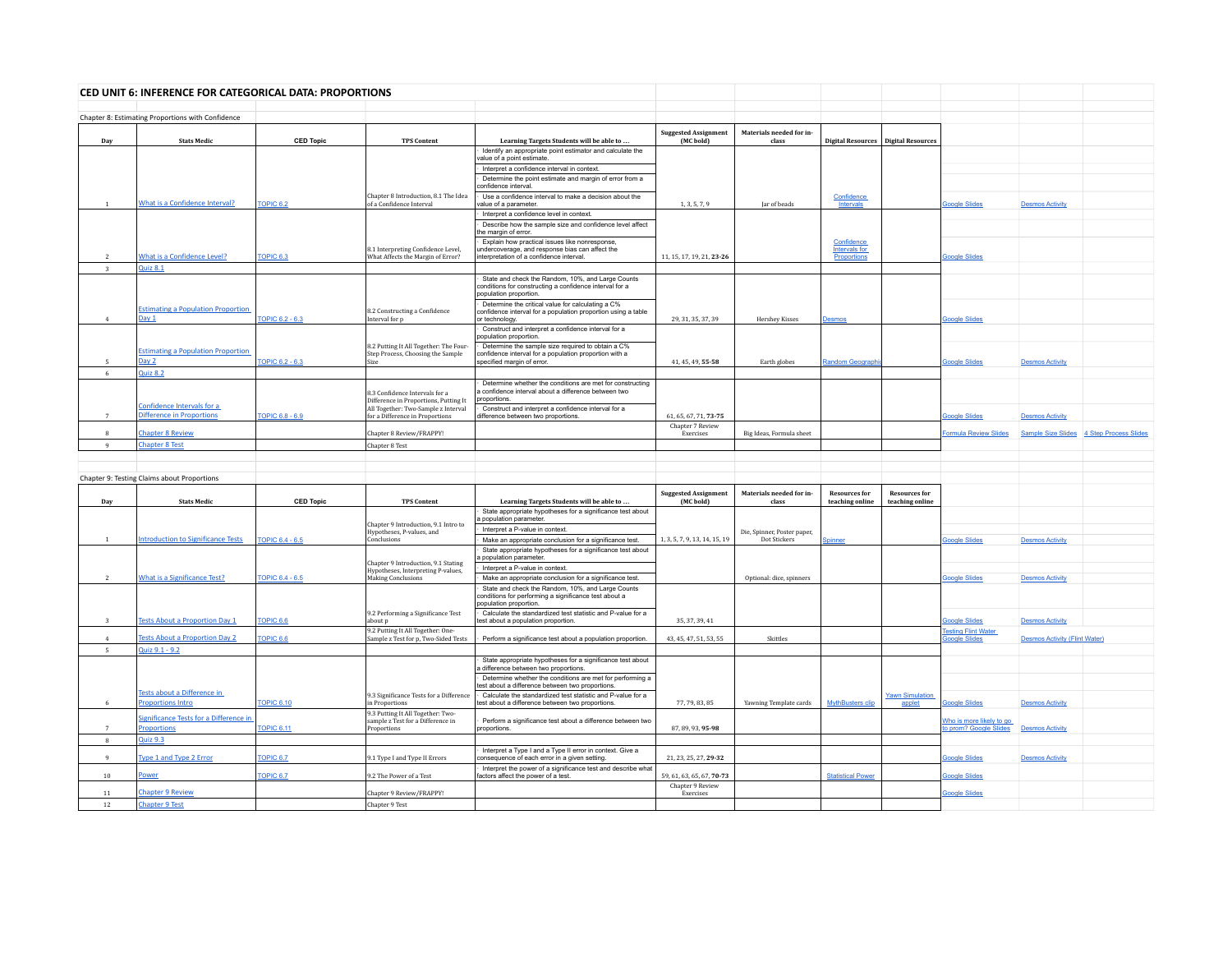|                         | CED UNIT 7: INFERENCE FOR QUANTITATIVE DATA: MEANS          |                        |                                                                               |                                                                                                                                         |                                          |                                                         |                                                                    |                                                                                                                    |                                      |                             |
|-------------------------|-------------------------------------------------------------|------------------------|-------------------------------------------------------------------------------|-----------------------------------------------------------------------------------------------------------------------------------------|------------------------------------------|---------------------------------------------------------|--------------------------------------------------------------------|--------------------------------------------------------------------------------------------------------------------|--------------------------------------|-----------------------------|
|                         |                                                             |                        |                                                                               |                                                                                                                                         |                                          |                                                         |                                                                    |                                                                                                                    |                                      |                             |
|                         | Chapter 10: Estimating Means with Confidence                |                        |                                                                               |                                                                                                                                         |                                          |                                                         |                                                                    |                                                                                                                    |                                      |                             |
| Day                     | <b>Stats Medic</b>                                          | <b>CED Topic</b>       | <b>TPS Content</b>                                                            | Learning Targets Students will be able to                                                                                               | <b>Suggested Assignment</b><br>(MC bold) | Materials needed for in-<br>class                       | <b>Digital Resources</b>                                           | <b>Digital Resources</b>                                                                                           | Digital<br><b>Resources</b>          | Digital<br><b>Resources</b> |
|                         |                                                             |                        |                                                                               | Determine the critical value for calculating a C%<br>confidence interval for a population mean using a table or<br>technology.          |                                          |                                                         |                                                                    |                                                                                                                    |                                      |                             |
| $\overline{1}$          | <b>Estimating a Population Mean Day 1</b>                   | <b>TOPIC 7.2</b>       | 10.1 The Problem of Unknown σ.<br>Conditions for Estimating µ                 | State and check the Random, 10%, and Normal/Large<br>Sample conditions for constructing a confidence interval for a<br>population mean. | 1, 3, 5, 7                               | Oreos                                                   |                                                                    |                                                                                                                    | Desmos activity Google Slides        |                             |
| $\overline{2}$          | <b>Estimating a Population Mean Day 2</b>                   | <b>TOPIC 7.2 - 7.3</b> | 10.1 Constructing a Confidence<br>Interval for u                              | Construct and interpret a confidence interval for a<br>population mean.                                                                 | 9, 13, 15, 21-24                         | Timer                                                   | <b>One Quantitative</b><br>Variable, Single<br><b>Group applet</b> | <b>One Quantitative</b><br>Variable, Single<br><b>Group applet</b><br>COLLABORATIVE) Desmos Activity Google Slides |                                      |                             |
| $\overline{\mathbf{3}}$ | <b>Quiz 10.1</b>                                            |                        |                                                                               |                                                                                                                                         |                                          |                                                         |                                                                    |                                                                                                                    |                                      |                             |
|                         |                                                             |                        |                                                                               | Determine whether the conditions are met for constructing<br>a confidence interval for a difference between two means.                  |                                          |                                                         |                                                                    |                                                                                                                    |                                      |                             |
| $\overline{4}$          | <b>Confidence Interval for a Difference</b><br>of Means     | <b>TOPIC 7.6 - 7.7</b> | 10.2 Confidence Intervals for μ1 - μ2                                         | Construct and interpret a confidence interval for a<br>difference between two means.                                                    | 27, 31, 33, 35                           | Chips Ahoy Cookies and Store<br><b>Brand equivalent</b> |                                                                    |                                                                                                                    | <b>Desmos Activity Google Slides</b> |                             |
|                         |                                                             |                        |                                                                               | Analyze the distribution of differences in a paired data set<br>using graphs and summary statistics.                                    |                                          |                                                         | <b>One Quantitative</b>                                            | <b>One Quantitative</b><br>Variable, Single                                                                        |                                      |                             |
| 5                       | Confidence Intervals for a Mean<br><b>Difference</b>        | TOPIC 7.3              | 10.2 Comparing Two Means: Paired<br>Data, Confidence Intervals for udiff      | Construct and interpret a confidence interval for a mean<br>lifference.                                                                 | 37, 41, 45, 49-52                        | <b>Memory Training Stategies</b><br>and Word List       | Variable, Single<br><b>Group applet</b>                            | <b>Group applet</b><br>COLLABORATIVE) Desmos Activity Google Slides                                                |                                      |                             |
| 6                       | <b>Quiz 10.2</b>                                            |                        |                                                                               |                                                                                                                                         | Chapter 10 Review<br>Exercises           |                                                         |                                                                    |                                                                                                                    |                                      |                             |
| $7\overline{ }$         | <b>Chapter 10 Review</b>                                    |                        | Chapter 10 Review/ FRAPPY!                                                    |                                                                                                                                         |                                          |                                                         |                                                                    |                                                                                                                    |                                      |                             |
| 8                       | <b>Chapter 10 Test</b>                                      |                        | Chapter 10 Test                                                               |                                                                                                                                         |                                          |                                                         |                                                                    |                                                                                                                    |                                      |                             |
|                         |                                                             |                        |                                                                               |                                                                                                                                         |                                          |                                                         |                                                                    |                                                                                                                    |                                      |                             |
|                         |                                                             |                        |                                                                               |                                                                                                                                         |                                          |                                                         |                                                                    |                                                                                                                    |                                      |                             |
|                         |                                                             |                        |                                                                               |                                                                                                                                         |                                          |                                                         |                                                                    |                                                                                                                    |                                      |                             |
|                         | Chapter 11: Testing Claims about Means                      |                        |                                                                               |                                                                                                                                         |                                          |                                                         |                                                                    |                                                                                                                    |                                      |                             |
| Day                     | <b>Stats Medic</b>                                          | <b>CED Topic</b>       | <b>TPS Content</b>                                                            | Learning Targets Students will be able to                                                                                               | <b>Suggested Assignment</b><br>(MC bold) | Materials needed for in-<br>class                       | <b>Resources for</b><br>teaching online                            |                                                                                                                    |                                      |                             |
|                         |                                                             |                        |                                                                               | State and check the Random, 10%, and Normal/Large<br>Sample conditions for performing a significance test about a<br>population mean.   |                                          |                                                         |                                                                    |                                                                                                                    |                                      |                             |
|                         |                                                             |                        | 11.1 Carrying Out a Significance Test<br>for µ, Putting It All Together: One- | Calculate the standardized test statistic and P-value for a<br>est about a population mean.                                             |                                          |                                                         |                                                                    |                                                                                                                    |                                      |                             |
| $\mathbf{1}$            | Significance Test for a Mean Day 1                          | TOPIC 7.4 - 7.5        | Sample t Test for µ                                                           | Perform a significance test about a population mean.                                                                                    | 1.3.5.9.11                               |                                                         |                                                                    | <b>Soogle Slides</b>                                                                                               | <b>Desmos Activity</b>               |                             |
| $\overline{2}$          | <b>Significance Test for a Mean Day 2</b>                   |                        |                                                                               |                                                                                                                                         | 13, 15, 17, 19, 21, 23, 27-<br>32        |                                                         |                                                                    | <b>Google Slides</b>                                                                                               | <b>Desmos Activity</b>               |                             |
| $\overline{3}$          | <b>Quiz 11.1</b>                                            |                        |                                                                               |                                                                                                                                         |                                          |                                                         |                                                                    |                                                                                                                    |                                      |                             |
|                         |                                                             |                        |                                                                               | State appropriate hypotheses for a significance test about<br>a difference in means.                                                    |                                          |                                                         |                                                                    |                                                                                                                    |                                      |                             |
|                         |                                                             |                        |                                                                               | Determine whether the conditions are met for performing a<br>test about a difference between two means.                                 |                                          |                                                         |                                                                    |                                                                                                                    |                                      |                             |
| 4                       | Significance Test for a Difference of<br><b>Means Day 1</b> | <b>TOPIC 7.8 - 7.9</b> | 11.2 Significance Tests for $\mu$ 1 - $\mu$ 2                                 | Calculate the standardized test statistic and P-value for a<br>test about a difference between two means.                               | 35.37.39                                 | Score Templates, Poster<br>paper, Dot stickers          |                                                                    | <b>Google Slides</b>                                                                                               | <b>Desmos Activity Simulation</b>    |                             |
|                         | Significance Test for a Difference of                       |                        | 11.2 Putting It All Together: Two-                                            | Perform a significance test about a difference between two                                                                              |                                          |                                                         |                                                                    |                                                                                                                    |                                      |                             |
| 5                       | <b>Means Day 2</b>                                          | <b>TOPIC 7.8 - 7.9</b> | Sample t Test for $\mu$ 1 - $\mu$ 2                                           | neans.                                                                                                                                  | 41, 43, 45, 47, 51                       |                                                         |                                                                    | <b>Google Slides</b>                                                                                               | <b>Desmos Activity</b>               |                             |
|                         | Significance Test for a Mean of                             |                        | 11.2 Significance Tests for udiff,                                            | Perform a significance test about a mean difference.                                                                                    |                                          |                                                         |                                                                    |                                                                                                                    |                                      |                             |
| 6                       | <b>Differences</b>                                          | <b>TOPIC 7.5</b>       | Paired Data or Two Samples?                                                   | Determine when it is appropriate to use paired t procedures<br>versus two-sample t procedures.                                          | 53, 55, 57, 59, 65-69                    |                                                         |                                                                    | <b>Google Slides</b>                                                                                               |                                      |                             |
| $7\overline{ }$         | <b>Quiz 11.2</b>                                            |                        |                                                                               |                                                                                                                                         | Chapter 11 Review<br>Exercises           |                                                         |                                                                    |                                                                                                                    |                                      |                             |
| 8                       | <b>Chapter 11 Review</b>                                    |                        | Chapter 11 Review/ FRAPPY!                                                    |                                                                                                                                         |                                          |                                                         |                                                                    | <b>Google Slides</b>                                                                                               |                                      |                             |
| 9                       | <b>Chapter 11 Test</b>                                      |                        | Chapter 11 Test                                                               |                                                                                                                                         |                                          |                                                         |                                                                    |                                                                                                                    |                                      |                             |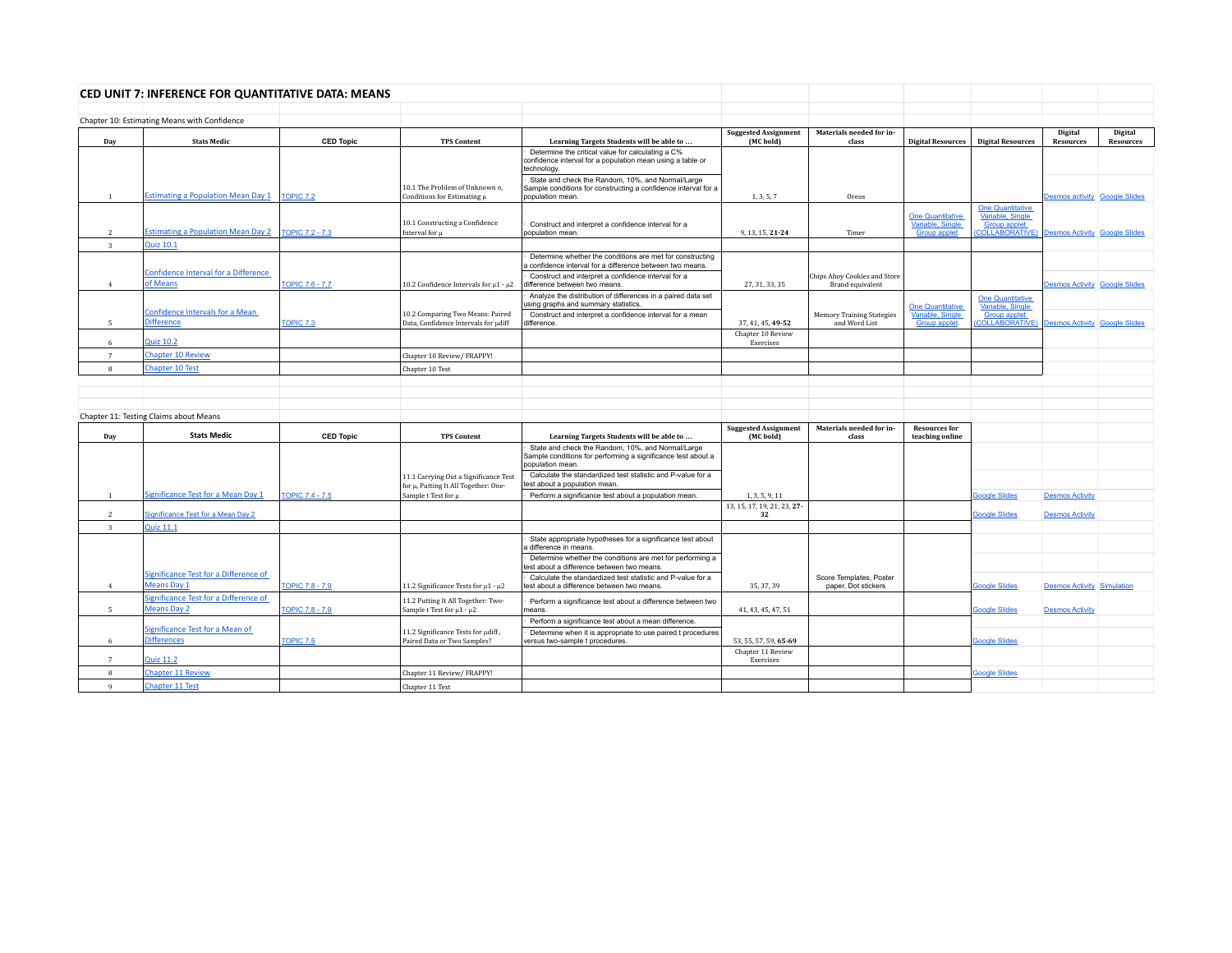|                         | <b>CED UNIT 8: INFERENCE FOR CATEGORICAL DATA: CHI-SQUARE</b> |                        |                                                                                |                                                                                                                                                          |                                                      |                                   |                               |                                           |        |
|-------------------------|---------------------------------------------------------------|------------------------|--------------------------------------------------------------------------------|----------------------------------------------------------------------------------------------------------------------------------------------------------|------------------------------------------------------|-----------------------------------|-------------------------------|-------------------------------------------|--------|
|                         |                                                               |                        |                                                                                |                                                                                                                                                          |                                                      |                                   |                               |                                           |        |
|                         | Chapter 12: Inference for Distributions and Relationship      |                        |                                                                                |                                                                                                                                                          |                                                      |                                   |                               |                                           |        |
| Day                     | <b>Stats Medic</b>                                            | <b>CED Topic</b>       | <b>TPS Content</b>                                                             | Learning Targets Students will be able to                                                                                                                | <b>Suggested Assignment</b><br>(MC <sub>bold</sub> ) | Materials needed for in-<br>class | <b>Digital Resources</b>      | Digital<br><b>Resources</b>               |        |
|                         |                                                               |                        | Chapter 12 Introduction, 12.1 Stating                                          | State appropriate hypotheses and compute the expected<br>counts and chi-square test statistic for a chi-square test for<br>goodness of fit.              |                                                      |                                   |                               |                                           |        |
|                         |                                                               |                        | Hypotheses, Comparing Observed and<br>Expected Counts: The Chi-Square Test     | State and check the Random, 10%, and Large Counts<br>conditions for performing a chi-square test for goodness of fit.                                    |                                                      |                                   |                               |                                           |        |
|                         | Chi-Square Goodness of Fit - Day 1                            | TOPIC 8.2              | Statistic, The Chi-Square Distributions<br>and P-Values                        | Calculate the degrees of freedom and P-value for a chi-<br>square test for goodness of fit.                                                              | 1, 3, 5, 7                                           | MMs                               | Chi-square<br>Goodness-of-Fit | Google Slides:<br>M&Ms                    |        |
|                         |                                                               |                        |                                                                                | Perform a chi-square test for goodness of fit.                                                                                                           |                                                      |                                   |                               |                                           |        |
| $\overline{2}$          | Chi-Square Goodness of Fit - Day 2                            | TOPIC 8.3              | 12.1 Carrying Out a Test                                                       | Conduct a follow-up analysis when the results of a chi-<br>square test are statistically significant.                                                    | 9.13.19-22                                           |                                   |                               | <b>Google Slides:</b><br>M&M <sub>s</sub> |        |
| $\overline{\mathbf{3}}$ | <b>Quiz 12.1</b>                                              |                        |                                                                                |                                                                                                                                                          |                                                      |                                   |                               |                                           |        |
|                         |                                                               |                        |                                                                                | State appropriate hypotheses and compute the expected<br>counts and chi-square test statistic for a chi-square test<br>based on data in a two-way table. |                                                      |                                   |                               |                                           |        |
|                         |                                                               |                        | 12.2 Tests for Homogeneity: Stating<br>Hypotheses, Expected Counts and the     | State and check the Random, 10%, and Large Counts<br>conditions for a chi-square test based on data in a two-way<br>table.                               |                                                      |                                   |                               |                                           |        |
|                         |                                                               |                        | Chi-Square Test Statistic, Conditions<br>and P-Values; The Chi-Square Test for | Calculate the degrees of freedom and P-value for a chi-<br>square test based on data in a two-way table.                                                 |                                                      |                                   | Chi-square                    |                                           |        |
|                         | <b>Chi-Square Test of Homogeneity</b>                         | <b>TOPIC 8.4 - 8.6</b> | Homogeneity                                                                    | Perform a chi-square test for homogeneity.                                                                                                               | 27, 29, 31, 33, 35                                   | Gummy Bears (two brands)          | Homogeneity                   | <b>Google Slides</b>                      | Desmos |
|                         |                                                               |                        | 12.2 Relationships Between Two<br>Categorical Variables, The Chi-Square        | Perform a chi-square test for independence.                                                                                                              |                                                      |                                   |                               |                                           |        |
| 5                       | Chi-Square Test for Independence                              | <b>TOPIC 8.5 - 8.6</b> | Test for Independence, Using Chi-<br>Square Tests Wiselv                       | Choose the appropriate chi-square test in a given setting.                                                                                               | 41, 43, 47, 49, 51, 55-60                            |                                   | Chi-square<br>Independence    | <b>Desmos Activity Google Slides</b>      |        |
| 6                       | <b>Quiz 12.2</b>                                              |                        |                                                                                |                                                                                                                                                          | 65, 67, 69                                           |                                   |                               |                                           |        |
|                         | <b>Chapter 12 Review</b>                                      |                        | Chapter 12 Review/ FRAPPY!                                                     |                                                                                                                                                          | 71, 73, 75                                           |                                   |                               |                                           |        |
|                         | 12.1 - 12.2 Test                                              |                        | Chapter 12 Test                                                                |                                                                                                                                                          |                                                      |                                   |                               |                                           |        |